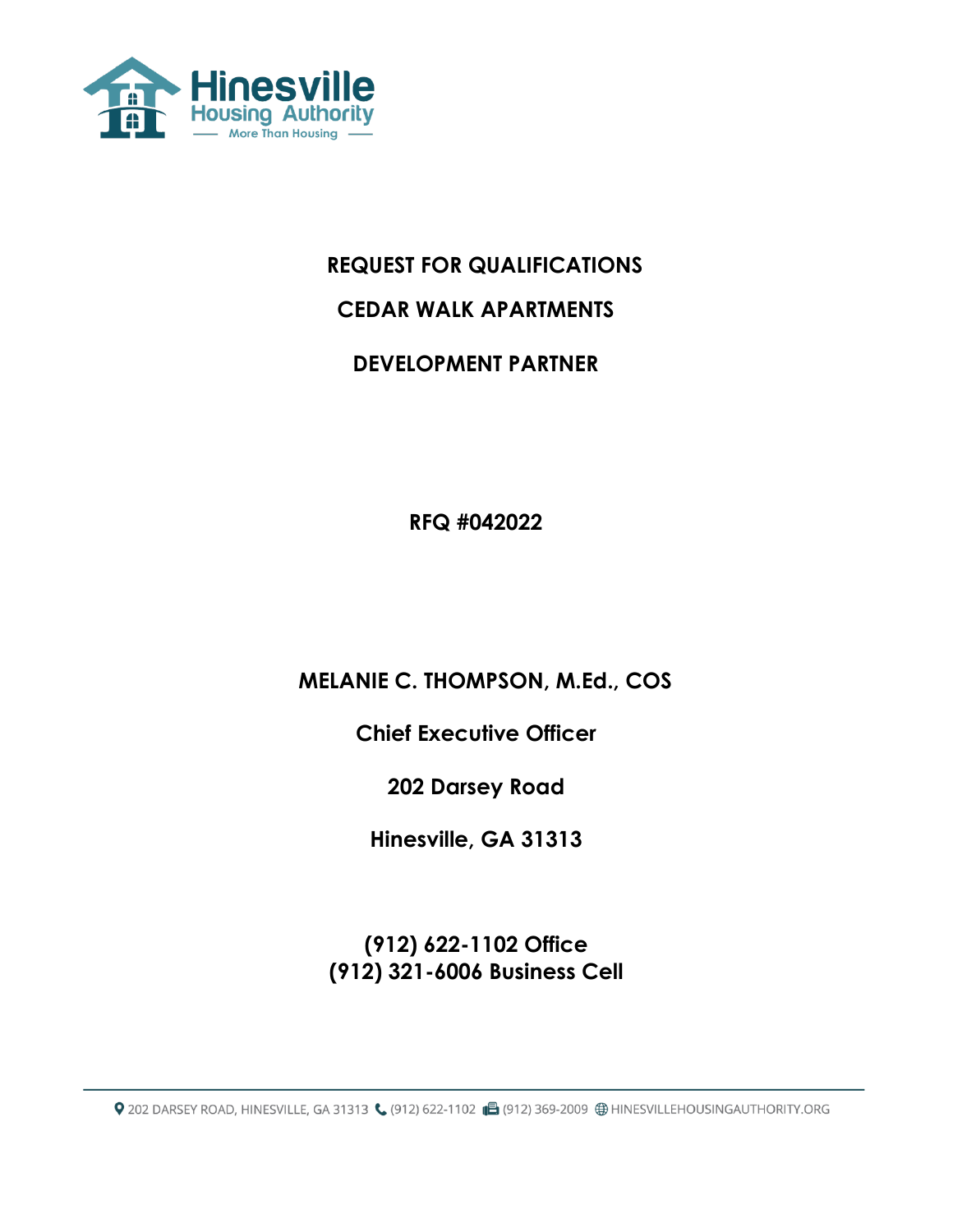

# **BOARD OF DIRECTORS**

 JOE FORD Chairperson

LA MONICA JENKINS Vice Chair

PAUL JOHNSON

KAREN BRANSON

DENISE DEIGH

LEE MCGEE

CARLTON SOLMON

Q 202 DARSEY ROAD, HINESVILLE, GA 31313 (912) 622-1102 (B (912) 369-2009 ⊕ HINESVILLEHOUSINGAUTHORITY.ORG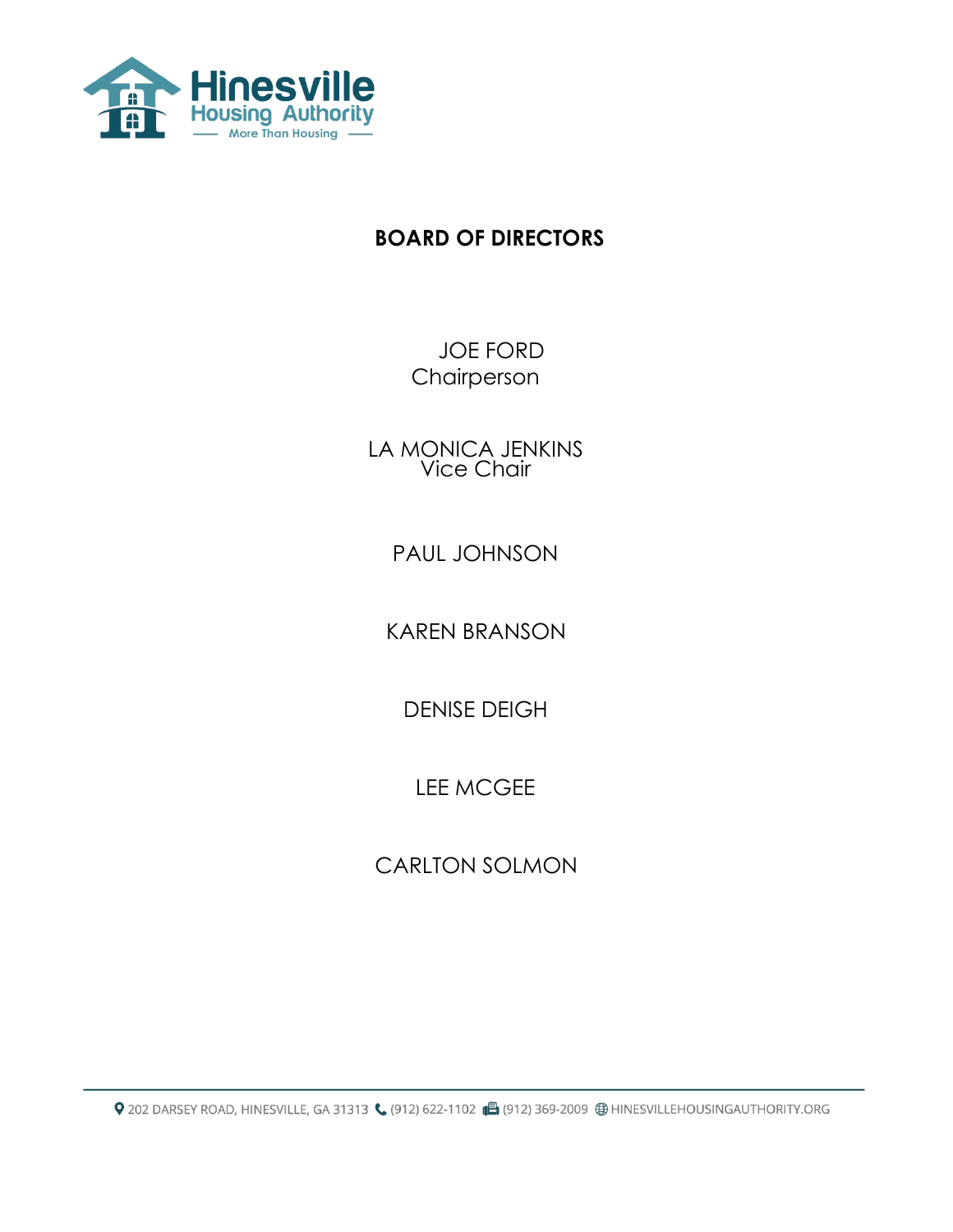

## **HOUSING AUTHORITY OF THE CITY OF HINESVILLE HOUSING**

| SOLICITATION TYPE:                | <b>REQUEST FOR QUALIFICATIONS</b>                                                                                                |
|-----------------------------------|----------------------------------------------------------------------------------------------------------------------------------|
| RFP NUMBER:                       | RFQ #052022                                                                                                                      |
| DESCRIPTION:                      | <b>REQUEST FOR QUALIFICATIONS -</b><br>DEVELOPERS OF MULTI-FAMILY<br>4% and 9% LOW-INCOME HOUSING<br><b>TAX CREDITS PROJECTS</b> |
| <b>ISSUE DATE:</b>                | May 16, 2022                                                                                                                     |
| <b>PROPOSAL DUE DATE:</b>         | June 30, 2022                                                                                                                    |
| <b>PROPOSAL DUE TIME:</b>         | 10:00 am                                                                                                                         |
| <b>PROPOSAL SUBMISSION PLACE:</b> | Housing Authority of the City of Hinesville<br>202 Darsey Road, Hinesville, GA 31313                                             |
| <b>DIRECT INQUIRIES TO:</b>       | Melanie C. Thompson, M.Ed., COS<br>melanie thompson@hinesvillehousing.org<br>Office (912) 622-1102<br>Fax (912) 368-2009         |

*Note: All questions or requests for clarification must be submitted by email to [adminassistant@hinesvillehousing.org](mailto:adminassistant@hinesvillehousing.org) by 5:00 P. M. by June 16, 2022. An emailed response will be returned to all questionsto everyone in order that everyone receives the same information, please do not call to ask questions.*

 *All Proposals are subject to the Conditions, Instructions and the Specifications attached hereto.*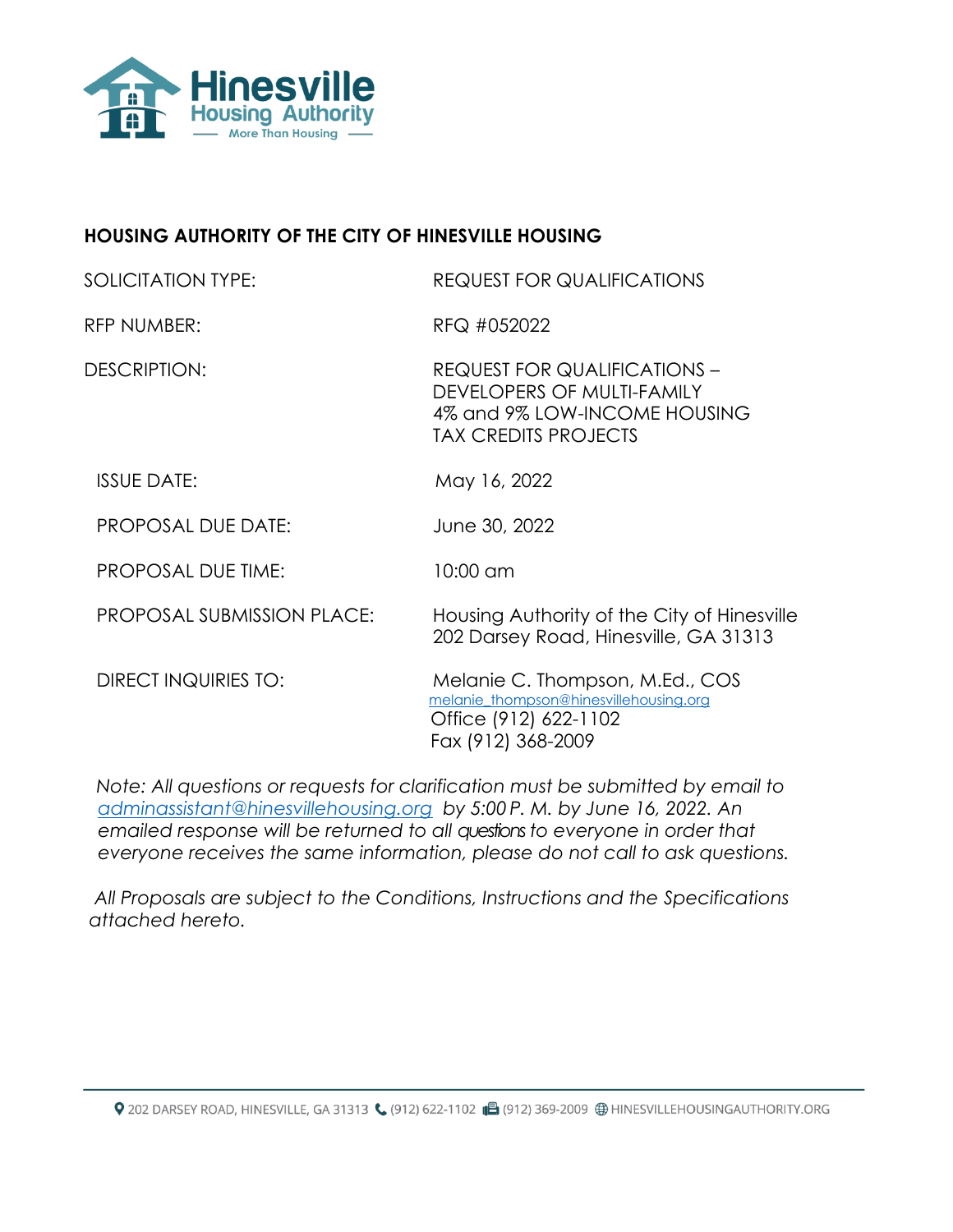

## **REQUEST FOR QUALIFICATIONS Developers of Workforce Multi-Family Housing Private Activity Bonds & 4% and/or 9% Low-Income Housing Tax Credits Projects**

The Housing Authority of the City of Hinesville (HHA) is seeking a company, firm, or consulting team to co-develop a Rental Assistance Demonstration (RAD) converted Public Housing development and new affordable housing as the first phase of the comprehensive development of HHA's transitioned public housing inventory. The site is currently a scattered site which includes four separate parcels of land.

This project will be HHA's first venture into mixed-income, mixed-finance affordable housing and the organization anticipates it will be the first of several such redevelopments. To begin this effort, HHA needs to engage a quality Georgia Department of Community Affairs-qualified developer to take the lead on redeveloping this portion of Cedar Walk (the target site). HHA wants to retain an option to extend the agreement with the selected co-developer for additional phases on this RAD converted public housing site. In 2012, Congress authorized the Rental Assistance Demonstration to test a new way of meeting the large and growing capital improvement needs of the nation's aging public housing stock, as well as to preserve projects funded under HUD's "legacy" programs (Rental Supplement, Rental Assistance Payment, and Moderate Rehabilitation). In addition, HHA may be interested in providing additional opportunities to the selected developer in order to create a coordinated effort to revitalize the greater Liberty County community.

The new initial affordable housing development is anticipated to be a multi-family mixed-income development serving people with incomes ranging from less than 30% of area median to 60% of area median income to increase the density of Cedar Walk. The units will qualify for Low-Income Housing Tax Credits, some of the units will receive rent subsidies from a Housing Assistance Payment or be available for market rent. The unit mix and overall number of units will be determined based on the recommendations of the market study and a financial analysis of the best interest of the City of Hinesville, Liberty County (incorporated and unincorporated communities) and HHA.

Q 202 DARSEY ROAD, HINESVILLE, GA 31313 ((912) 622-1102 d (912) 369-2009 ⊕ HINESVILLEHOUSINGAUTHORITY.ORG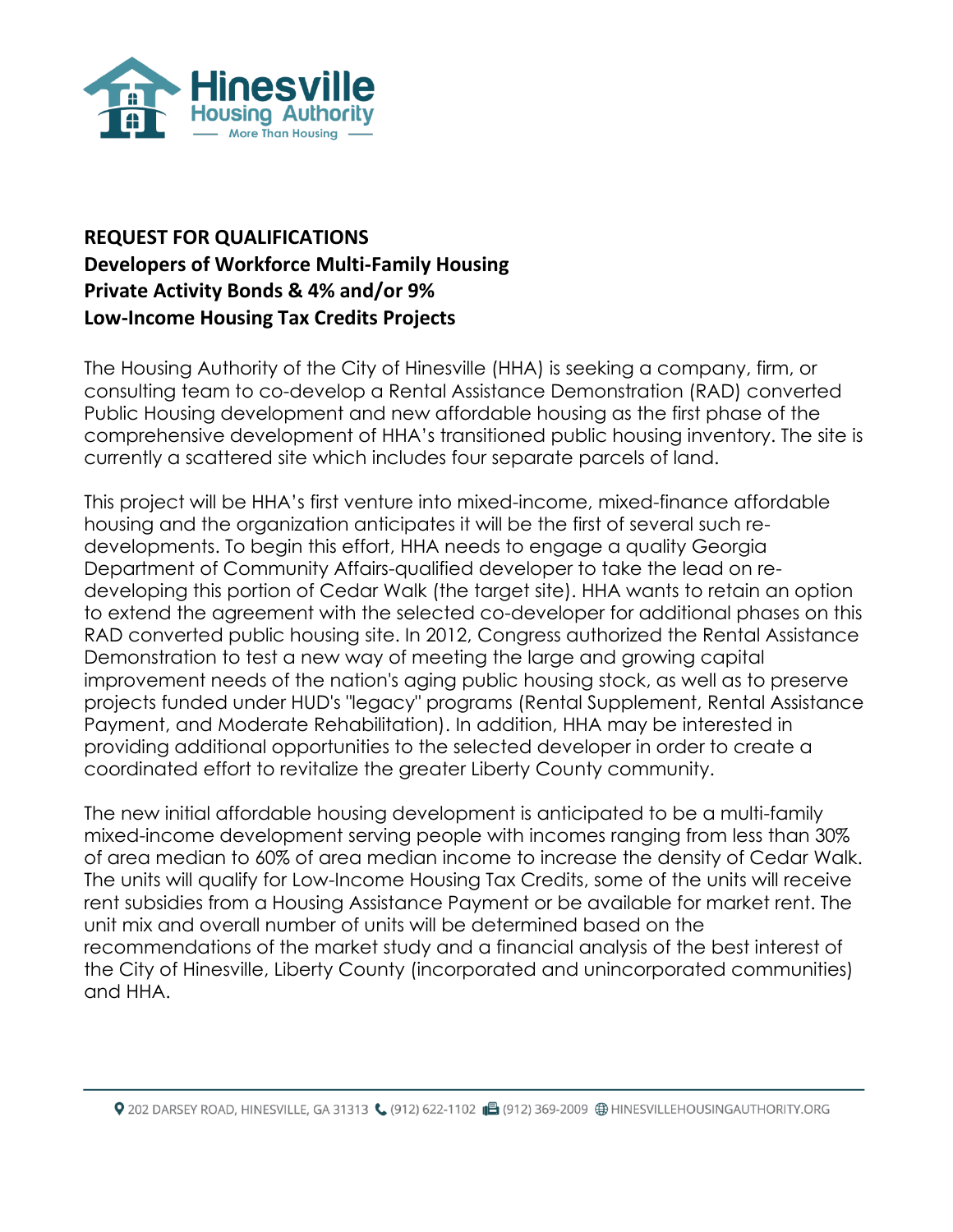

The entity selected will be responsible for most of the development work, with involvement and assistance from HHA. HHA will have the final decision on the development plan including design, site plan, unit mix and income levels served. HHA has absolute veto power in the case of a disagreement over the development concept. A third-party developer is needed to apply for the tax credits and other financing, develop, own, and manage the project and provide all required guarantees. Outside assistance is also critical for the HHA's staff to gain experience in the LITHC program and its practical implementation.

Services provided by the Developer and/or its team members would include the following among other services:

- Master site plan
- Obtain all permits, approvals, and environmental clearances
- Architecture and engineering
- Property management for a limited period prior to transferring responsibility to AHA
- Arrange financing and provide all required guarantees
- Site preparation
- Obtaining HUD approval of the transaction(s)
- Infrastructure
- Construction
- Marketing, renting, and managing rental units
- Possibly marketing and selling homeownership units if any
- Assist HHA staff in developing capacity in the development and mixed-finance arenas and managing tax credit apartments

Services to be provided by the HHA will include the following among other services:

- The land for the development
- Non-profit status to a tax credit application, if desired
- Interface with HUD
- PBRA operating subsidy for the Section 8 units in the new development
- Limited construction funds are a possibility (Replacement Housing Factor and a small sum from Cedar Walk Operating Reserves)
- Excellent local contacts to assist with obtaining permits and approvals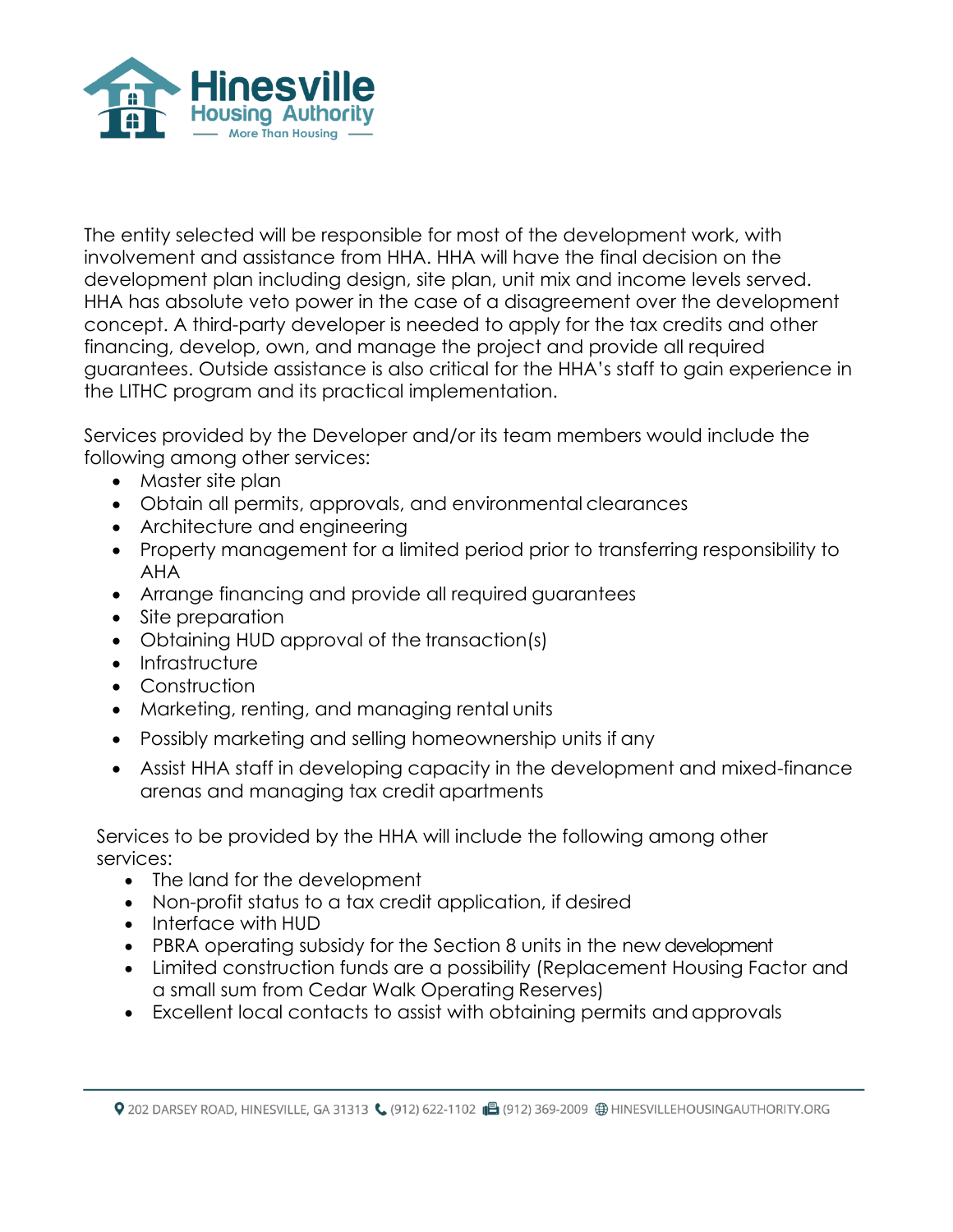

Submit the original RFQ on an USB flash drive and three copies of a proposal in a sealed envelope labeled "**Proposal for Developers of Multi-Family Housing, Private Activity Bonds & 4% and/or 9% Low Income Housing Tax Credit Projects**, **RFQ# 052022, Due Date and Time: June 30, 2022, 4:00 PM (EST).** The RFQ must be addressed to Ms. Melanie C. Thompson, M.Ed., COS, CEO, Housing Authority of the City of Hinesville, 202 Darsey Road, Hinesville, Georgia 31313.

Proposals must be received by the Hinesville Housing Authority no later than the specified due date. Late submissions will be held in accordance with the provisions of HUD-5369B titled "Late Submissions, Modifications and Withdrawals of Offers." Proposals will be held in confidence and released in any manner until after the contract award.

The Hinesville Housing Authority reserves the right to reject all proposals.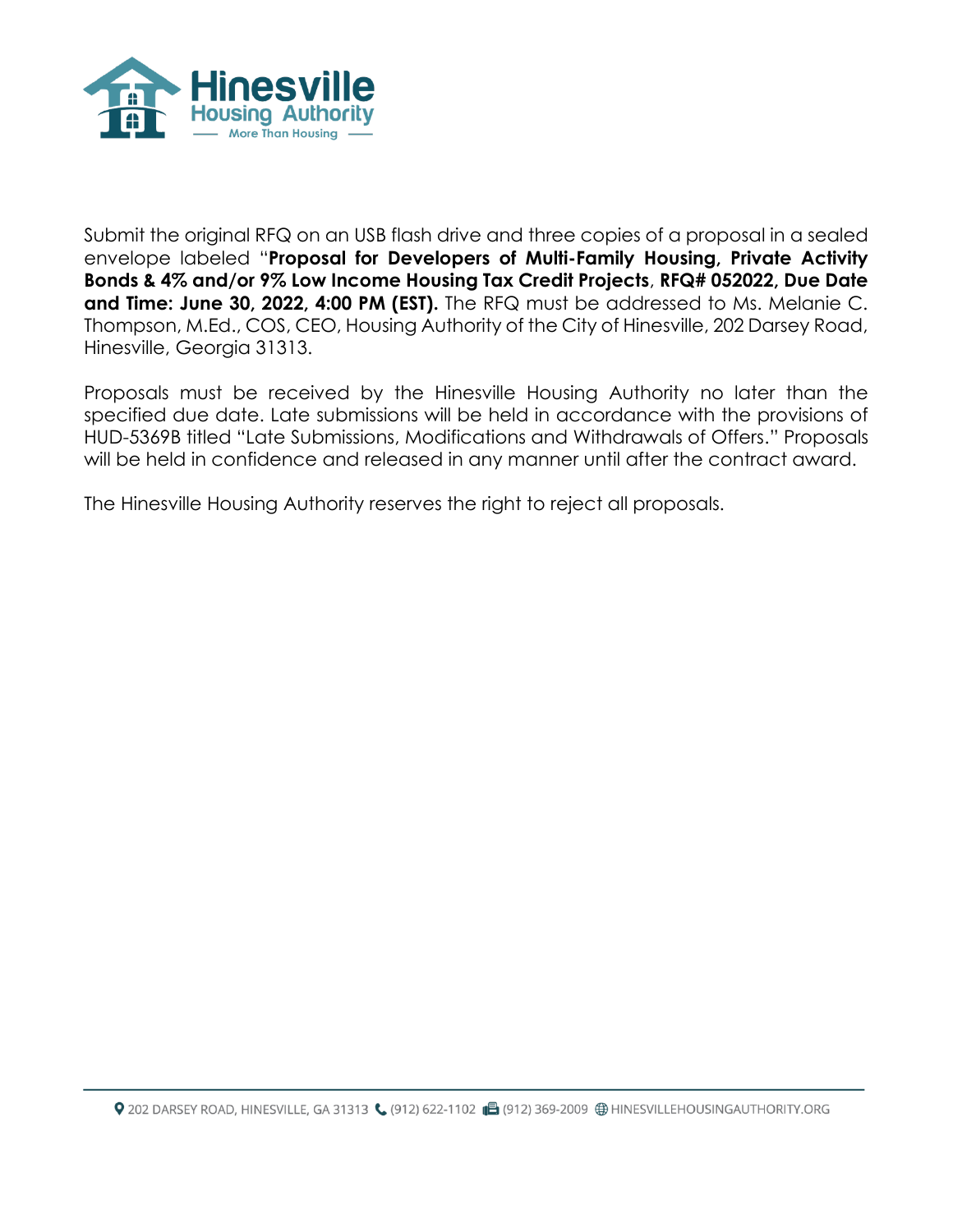

### **BACKGROUND**

The Housing Authority of the City of Hinesville (HHA) mission is to provide affordable housing solutions and development affordable housing for low and moderate-income citizens of the City of Hinesville and the incorporated and unincorporated areas of Liberty County. HHA is governed by the Housing Authorities Law, codified in the Georgia Government Code. It is a unit of government, and its functions are essential governmental functions. It operates and manages its housing developments to provide decent, safe, sanitary, and affordable housing for families, the elderly, the disabled, and implements various programs designed and funded by the U. S. Department of Housing and Urban Development. HHA is a satisfactory performer.

The HHA owns and manages 211 PBRA public units and 6 market rate units. The HHA does not have a Housing Choice Voucher Program. The HHA has ten employees, an operating budget of about \$1.4 million dollars. The HHA views the revitalization of Cedar Walk as the first step along a lengthy road to bring all the properties' units up to contemporary standards. HHA is also interested in entering the Tax Credit, Rural Development, Supportive Housing and Home Liberty County marketplace. While the developer partner selected under this RFQ may be requested to provide property management for a limited period (two or three years), HHA desires first option to manage the property while gaining experience managing credit units. In addition, HHA has strong partnerships with several community partners such as Diversity Wellness Center, United Way, Second Harvest, along with other nonprofit organizations.

With this RFP, HHA is seeking to fund one or more proposals from developers or developments teams for the new construction and/or acquisition of an affordable housing project. Selected developers must enter a Memorandum of Understanding with HHA, to qualify under the RFP. Sample Memorandum of Understanding is provided (Attachment A). The terms of the Sample Memorandum of Understanding are negotiable by the parties., the sample Memorandum of Understanding is provided to give an indication of HHA initial negotiating position. Once a Memorandum of Understanding is executed by HHA and the developer, it will be presented to the HHA Board of Commissioners for approval.

Q 202 DARSEY ROAD, HINESVILLE, GA 31313 ((912) 622-1102 d (912) 369-2009 ⊕ HINESVILLEHOUSINGAUTHORITY.ORG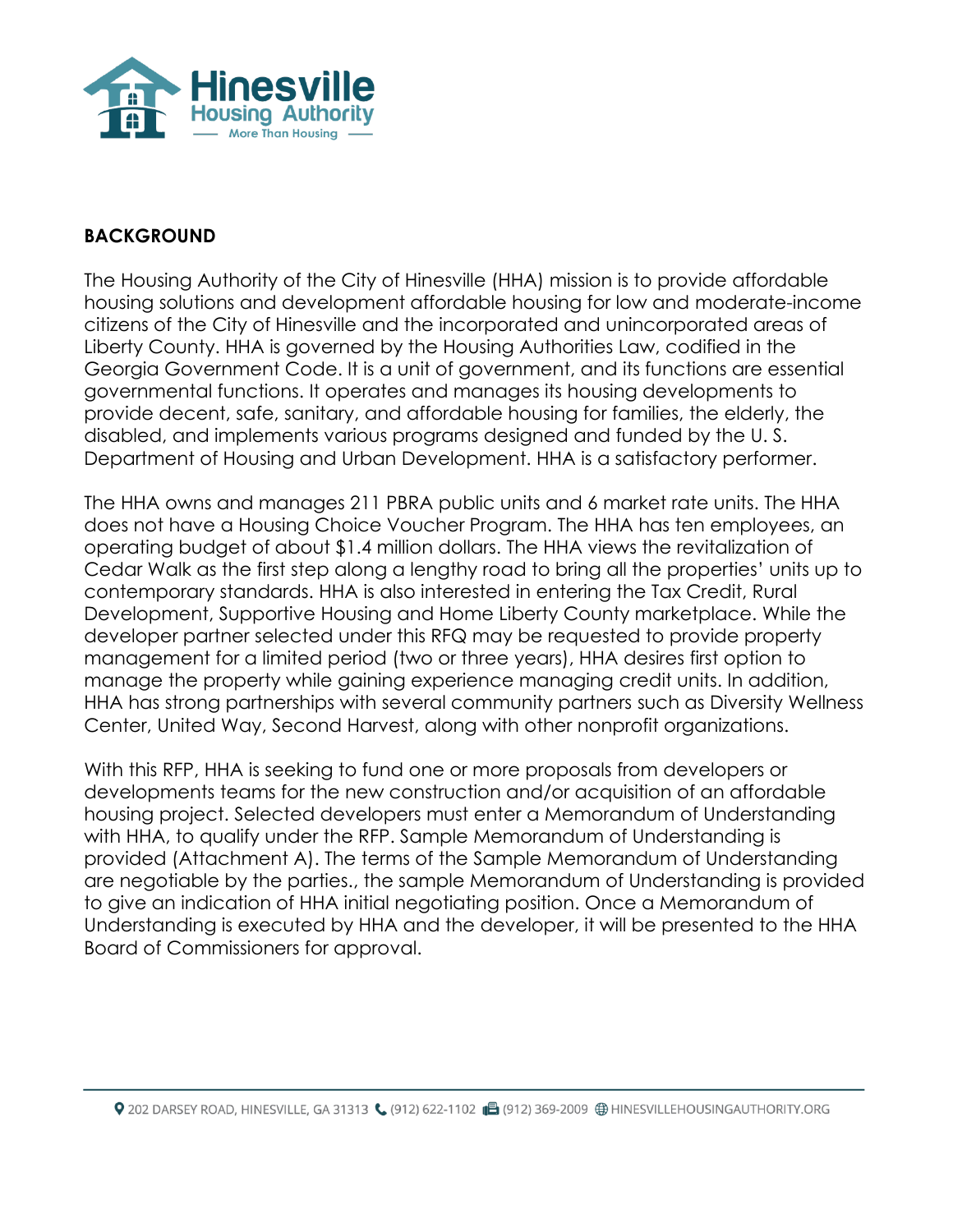

### **PROCUREMENT SCHEDULE**

The anticipated schedule for the RFQ is as follows:

EVENT DATE Advertisement for Proposal and May 16, 2022 Deadline for receipts of written questions Theorem Communications of the 3, 2022 Responses to written questions June 10, 2022 Proposal Due Date June 30, 2022 Review and Selection **Figure 2018** Selection **July 17, 2022** 

## **SCOPE OF THE DEVELOPER FOR WORKFORCE MUTIFAMILY HOUSING**

HHA's goal in issuing this RFP is to provide affordable housing rental housing options for low to median work force housing residents of the City of Hinesville.

HHA is looking for one or more 4% or 9 % LIHTC projects located within the City of Hinesville or Liberty County, which require assistance in financing and/or one or more existing projects. The selected developer is responsible for preparing a LIHTC application in the 2023 round, as well as identifying additional funding from private and/or non-governmental sources, including foundations and private organizations.

#### **PROPOSED INITATIVES**

The initiative is to provide additional affordable workforce housing solutions for the City of Hinesville and Liberty County. The initiative has the following core elements:

- New Housing: New workforce multifamily units will be constructed which respects the development patterns and scale of the surrounding community to provide for low to median income.
- Acceptable Site: HHA must approve the location and condition of the proposed site i.e. The selected developer(s) will be required to provide a Phase I Environmental Survey to the HHA for projects proposing new constructions, and HHA selection of any new construction project is subject to an acceptable Phase I.
- Ownership Structure: Fee title to the land will be taken in the name of the HHA or a related tax-exempt entity and land will be leased back to the development

Q 202 DARSEY ROAD, HINESVILLE, GA 31313 ((912) 622-1102 d (912) 369-2009 ⊕ HINESVILLEHOUSINGAUTHORITY.ORG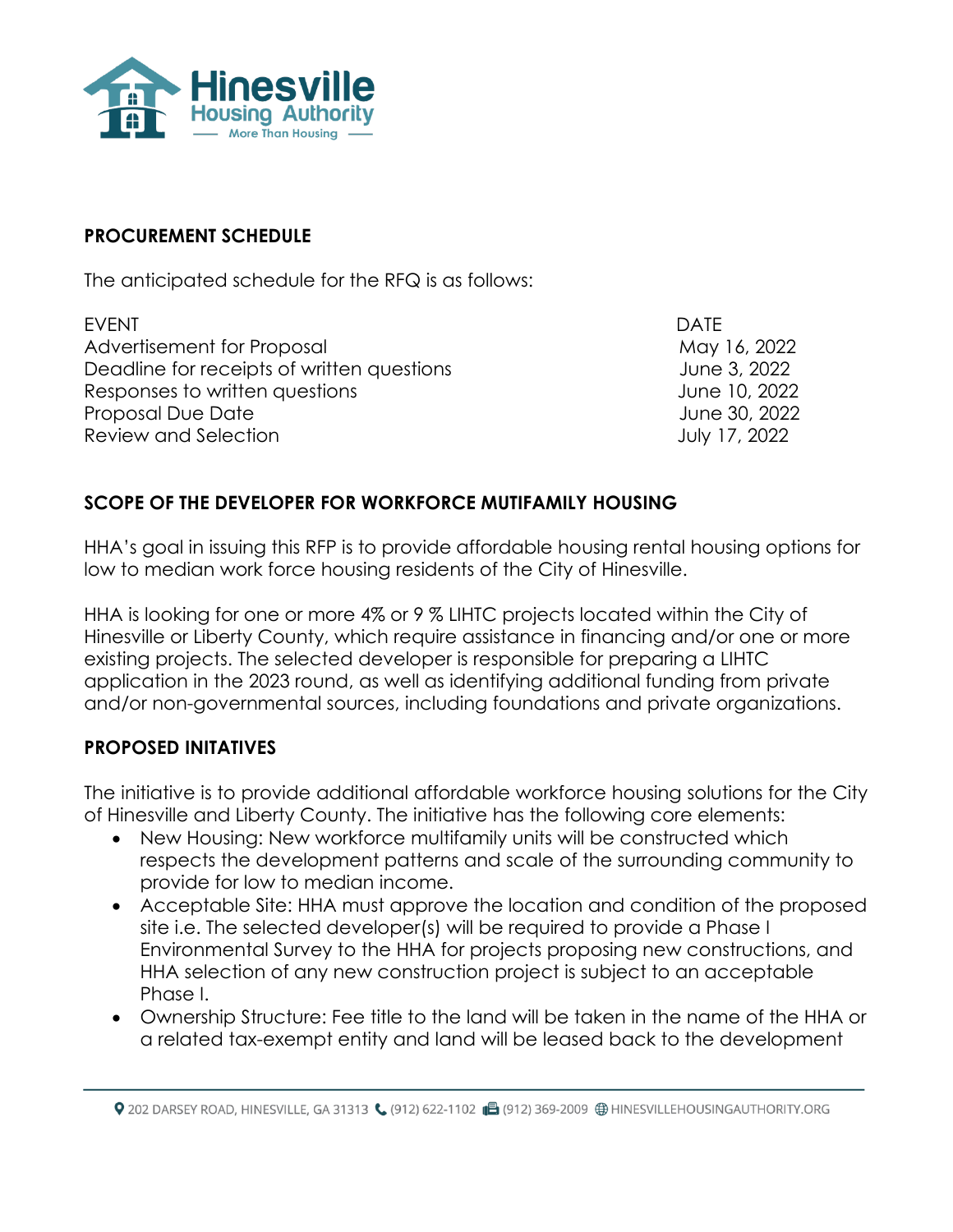

partnership on a long-term ground lease (99 years). At the equity and construction loan closing, the development partnership will pay HHA or its related tax-exempt entity an up-front lease payment that will be used to acquire title to the land. HHA controlled entity will serve as the sole general partner of the development partnership. Development of the project will be turn-key, with the developer providing a fixed-price construction contract with a general contractor who will be identified in the developer's response to this RFQ.

• Financing Sources: The initiative will be financed from a combination that may include tax exempt bonds proceeds, Low Income Housing Tax Credit, and other resources. The selected developer is responsible for seeking all private funds needed for the project, and such funding must be identifying the amount HHA resources that are needed for the proposed projects.

## **HHA's ROLE**

HHA has assembled a team of legal and financial experts to assist in the implementation of this initiative. HHA will assume one or more of the following roles in development of select projects:

- 1. Lender/Grantor HHA and/or other funds may be made available for use by the developer for the development of the project only on new constructions.
- 2. Asset Manager HHA will monitor and enforce the terms of the Agreements.
- 3. Supportive Services and Economic Development Program Provider HHA will monitor supportive services and the economic development programs.
- 4. Landlord HHA or its related entity will be the owner of the fee title to the land and will lease the land to the development partnership on a 99-year ground lease. Upon termination or expiration of the ground lease, the improvements located thereon will belong to the landlord.
- 5. Development Partner HHA will receive share of the developer fee and cash flow in consideration of its contributions to the development of the project. The specific fee structure will be negotiated; however, HHA desires to be kept informed of the development activities.

Q 202 DARSEY ROAD, HINESVILLE, GA 31313 ((912) 622-1102 d (912) 369-2009 ⊕ HINESVILLEHOUSINGAUTHORITY.ORG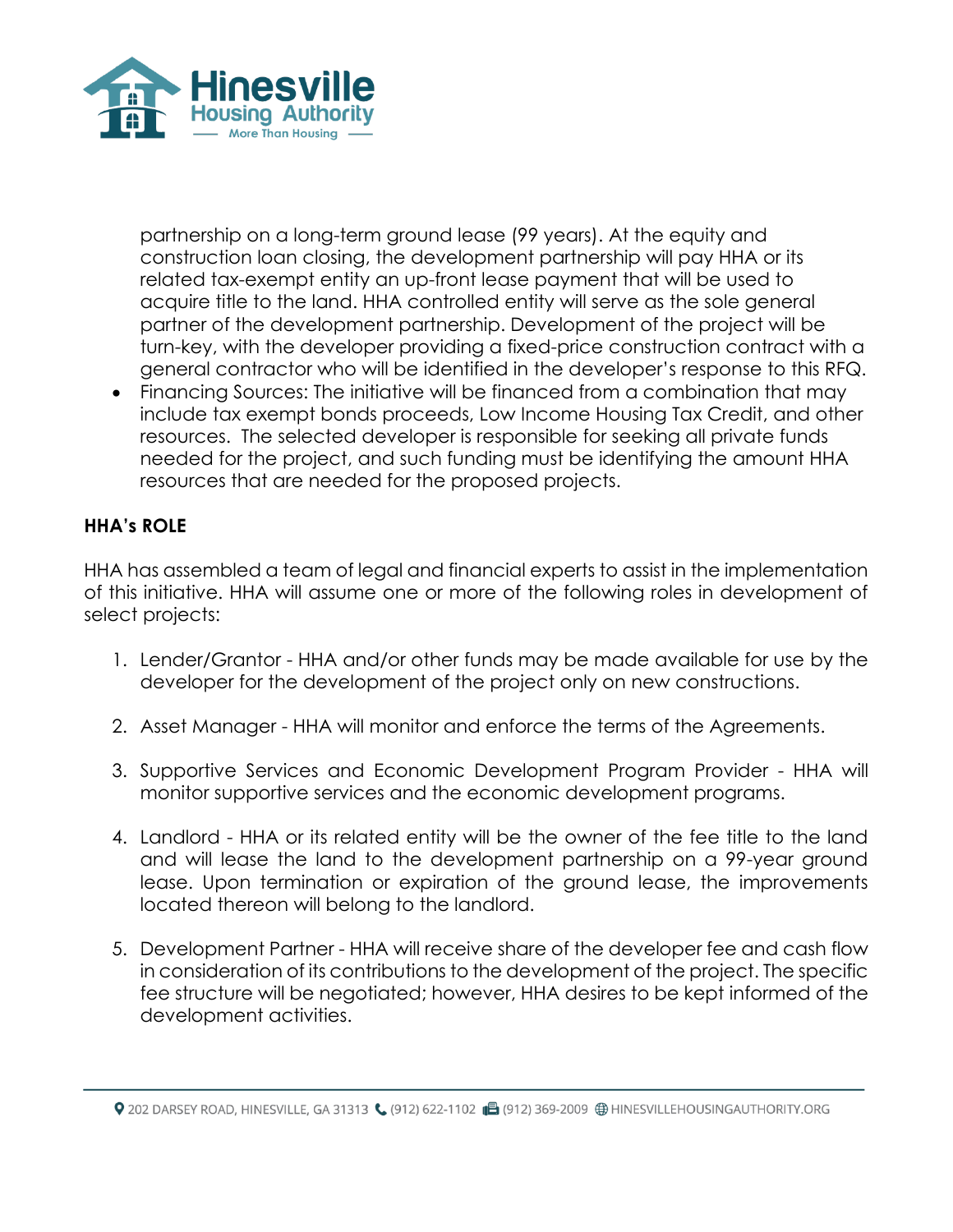

## **DEVELOPER'S ROLE**

The responsibilities of the select developer(s) will include, but not limited to the following:

- Undertake predevelopment activities;
- Develop architectural plans and construction documents and specifications consistent with HUD guideline, and obtain City approvals and permits;
- Develop and manage an implementation schedule;
- Obtain additional leveraged funds from private, non-governmental sources;
- Develop a project budget;
- Coordinate all development activities, including reporting and budget requirements with HHA;
- Determine a general management structure and prepare a management plan for the property subject to the approval by HHA;
- Provide all necessary financial guarantees and assurances to the lenders and tax credits;
- Develop and implement a Section 3 resident employment program;
- If developer has already entered a construction contract, then a copy of the contract and resume and at least three (3) references for the general contractor shall be submitted with the proposal. If a general contractor has not already been selected by the developer at the time of the submission of the proposal, then the developer shall subsequently solicit construction bids and enter into a contract for construction, subject to HHA approval of the general contractor and the terms of the construction contract. If the contractor is affiliated with the developer, a third -party cost estimate will be required prior to closing to confirm the reasonableness of construction costs;
- Oversee construction and ensure completion in a timely manner;
- If the developer has already entered commitment with lenders (s), tax credit investor (s) or tax credit syndicator, then such commitment letter shall be provided in the proposal. If the developer shall subsequently obtain commitments from one or more lenders, and the tax credit investors or a tax credit syndicator, for financing project, such commitments to be on forms and with parties reasonably acceptable to HHA;
- The Developer will obtain at least three proposals from tax credits investors and HHA and the Developer will jointly select the investor;
- Provide all required guarantees to the tax credit investor and lender; and
- Deliver units consistent with LIHTC and CDBG-DR regulations.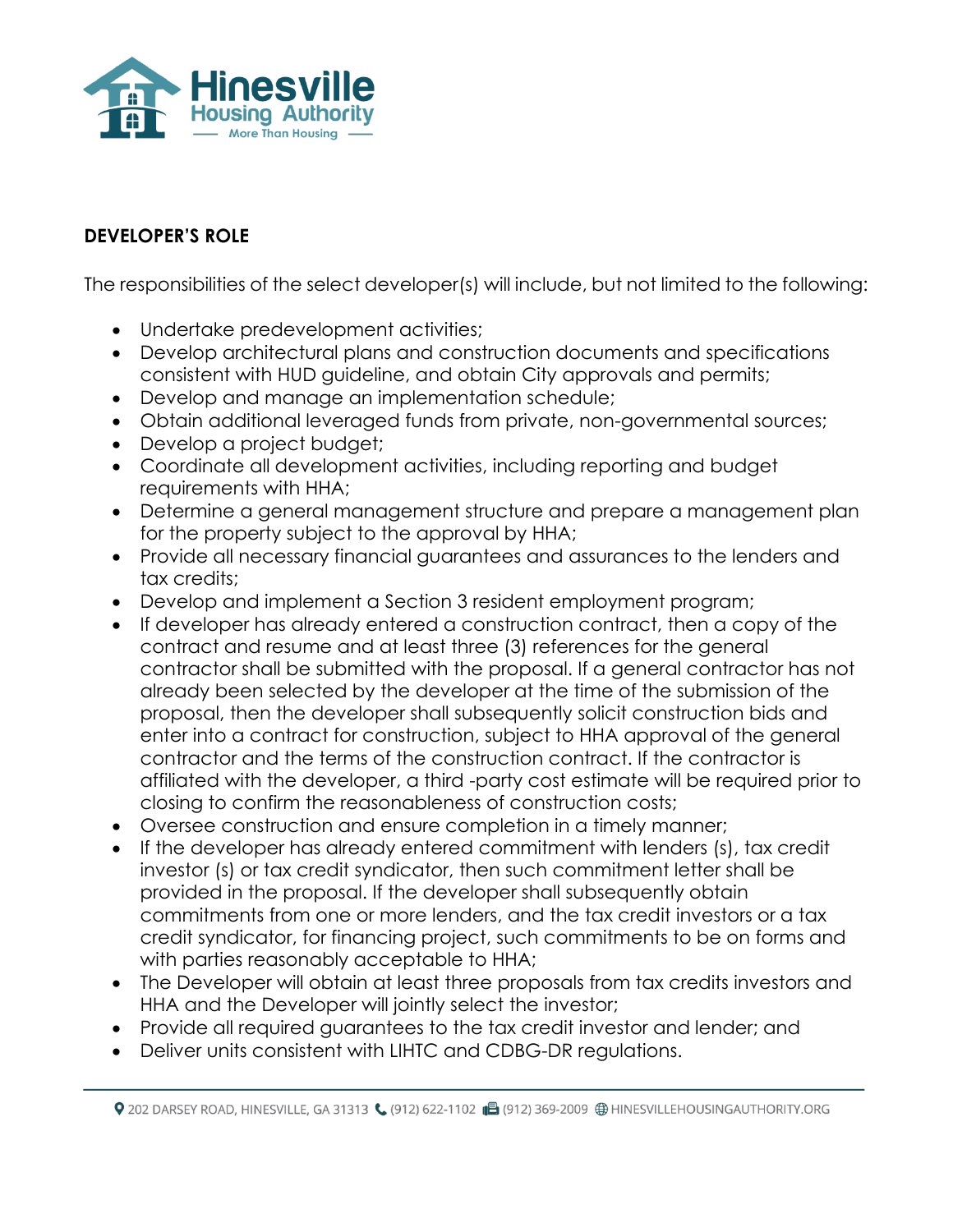

#### **MINORITY/WOMEN BUSINESS PARTICIPATION**

The developer awarded the contract agrees to use its best efforts to subcontract with minority business enterprises and/or women business enterprises, certified as such or recognized by the HHA as such. The developer shall make a good faith effort to subcontract a sufficient dollar amount with MBE/WBE firms or attorneys to ensure the final contract dollars are expended on one or more MBE/WBEs. All adjustments to increase the contract will also increase the Offeror's total amount to make a good faith effort to expend on MBE/WBEs.

In the event, HHA has a reasonable belief that the developer will not use its best efforts to meet the 30 percent (30%) MBE/WBE participation goal, HHA reserves the right to pull work from the contract. Best efforts may be established by showing that the Offeror has contracted and solicited bids/quotes from subcontractors to identify MBE/WBEs**.**

## **PERTINENT FEDERAL REGULATIONS WITH REGARD TO NONDISCRIMINATION AND EQUAL OPPORTUNITY**

The requirements of Title VIII of the Civil Rights Act of 1968 and Title VI of the Civil Rights Act of 1964, relating to prohibitions against discrimination in housing and the benefits of federally funded programs because of race, color, religion, sex, or national origin must be met by the successful developer.

The successful developer must adhere to federal regulations prohibiting discrimination based on age under the Age Discrimination Act of 1975 and prohibit discrimination against disabled individuals under Section 504 of the Rehabilitation Act of 1973 and the Americans with Disabilities Act of 1989.

The successful Offeror must meet the requirements of Executive Order 11246, relating to equal employment opportunity in connection with federally funded programs.

Q 202 DARSEY ROAD, HINESVILLE, GA 31313 ((912) 622-1102 d (912) 369-2009 ⊕ HINESVILLEHOUSINGAUTHORITY.ORG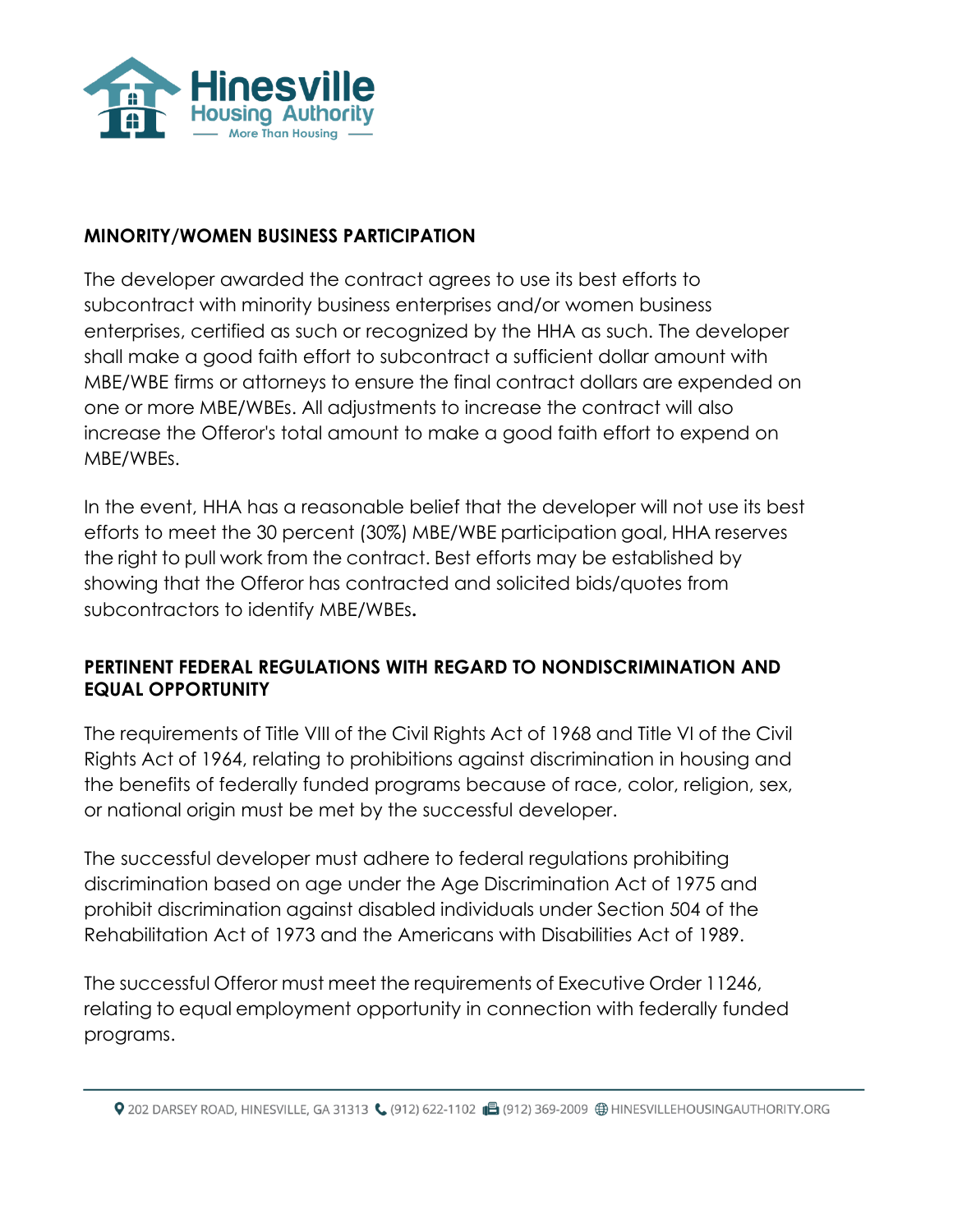

The successful developer must also meet the requirements of Section 3 of the Housing and Urban Development Act of 1968, relating to individuals' training and employment, and contracting for business opportunities in metropolitan areas in which federally funded programs are being operated.

The successful developer must meet the requirements of Executive Orders 11625, 12432, and 12138 relating to the use of minority and women's business enterprises in connection with federally funded programs.

## **CONFIDENTIALITY OF PROPOSALS**

There will be no public opening of responses. All responses and information concerning same shall remain confidential until all negotiations are completed, and the Notice of Award is issued. Therefore, any part of the proposals that is not considered confidential, privileged, or proprietary under any applicable Federal, State, or local laws shall be available for public inspection upon completion of the procurement process. Any material submitted by the developer that is to be considered as confidential must be clearly marked as such; however, the applicable provisions of Federal, State, and local laws shall govern the confidentiality of proposals despite anything contrary to this provision stated in the proposal.

## **SUBMISSION REQUIRMENTS**

Provide a cover letter that identifies the primary contact person for the Respondent, lists all firms that are a part of the Respondent's development team (which should include, at a minimum, the architect, attorney, general contractor, and property management firm), and briefly summarizes the proposed development concept. The letter must be signed by an authorized principal of the Respondent and include a statement that the submittal will remain valid for not less than 90 days.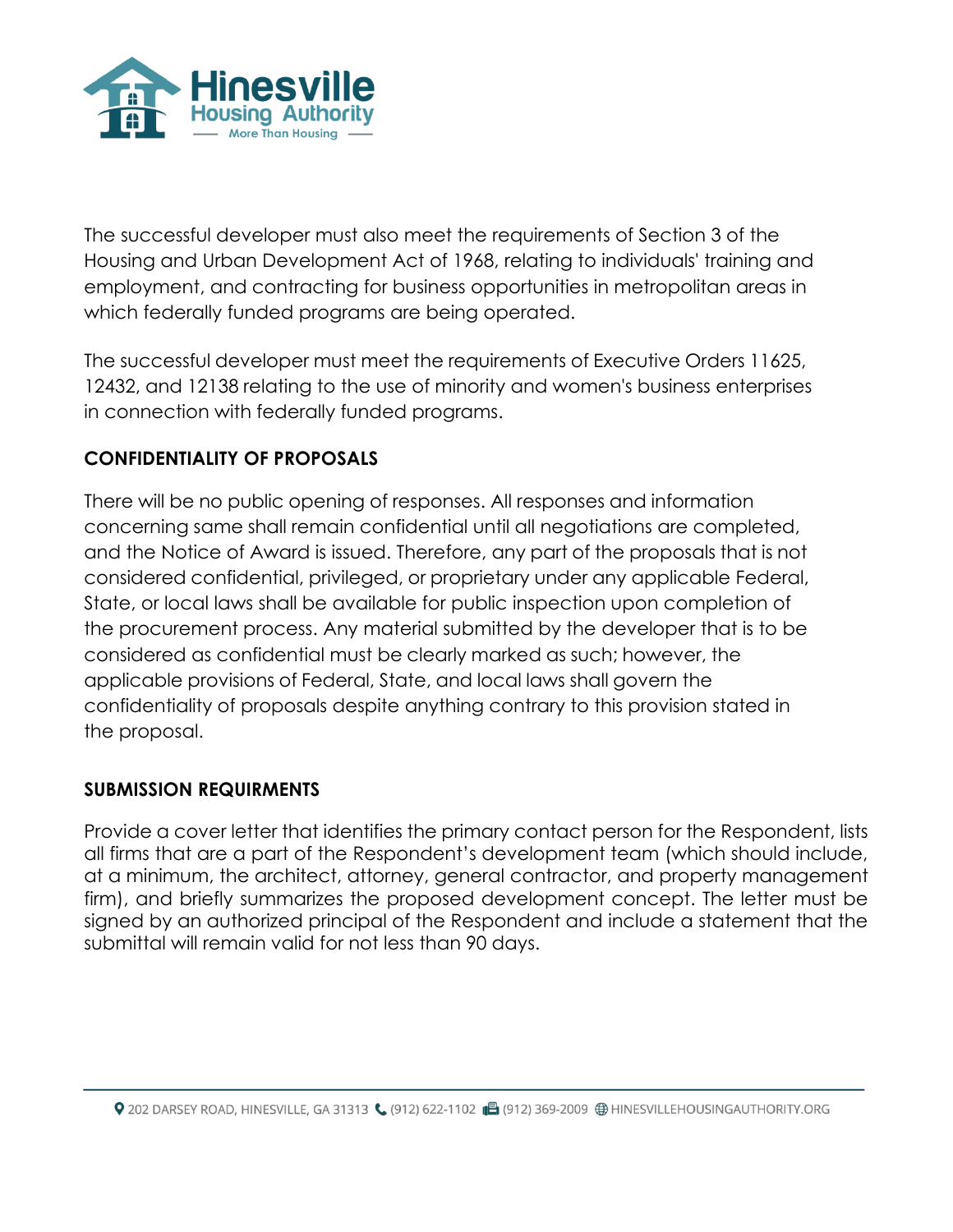

#### **Experience/Expertise of Developer**

Provide a firm overview of the Respondent and describe its experience with similar projects. Identify the individual that would serve as project manager and describe his or her specific qualifications and experience with projects of similar scope and size. The project manager is integral to the proposal and may not be replaced without prior written approval of LCCDHO. In the event of a joint venture between multiple developers, provide information on each firm, indicate past experience working together, if any, and describe the respective role each firm would play in this project.

In your response, address the following:

- Indicate the location of the Respondent's principal office and the office from which services will be provided, if different than the principal Liberty County office.
- Provide a brief history of the firm, including the year it wasfounded.
- Describe the size of the firm in number of offices and employees providing development services.
- Summarize the number of rental housing units developed by the firm, including a breakdown between affordable and market rate, and provide a listing of the developments that includes the name of each development, owner, the number of units, unit breakdown by bedroom and affordability, the cost of the project, the city, year of completion, current status and developer's role.
- Summarize the number of homeownership units developed by the firm, including a breakdown between affordable and market rate, and provide a listing of the developments that includes the name of each development, the number of units, the city, and the year of completion.
- Identify projects where the firm has combined rental and homeownership units on a site.
- Indicate the geographic range of the firm's work.
- Describe the financial strength of the firm and provide the most recent audited

Q 202 DARSEY ROAD, HINESVILLE, GA 31313 ((912) 622-1102 d (912) 369-2009 ⊕ HINESVILLEHOUSINGAUTHORITY.ORG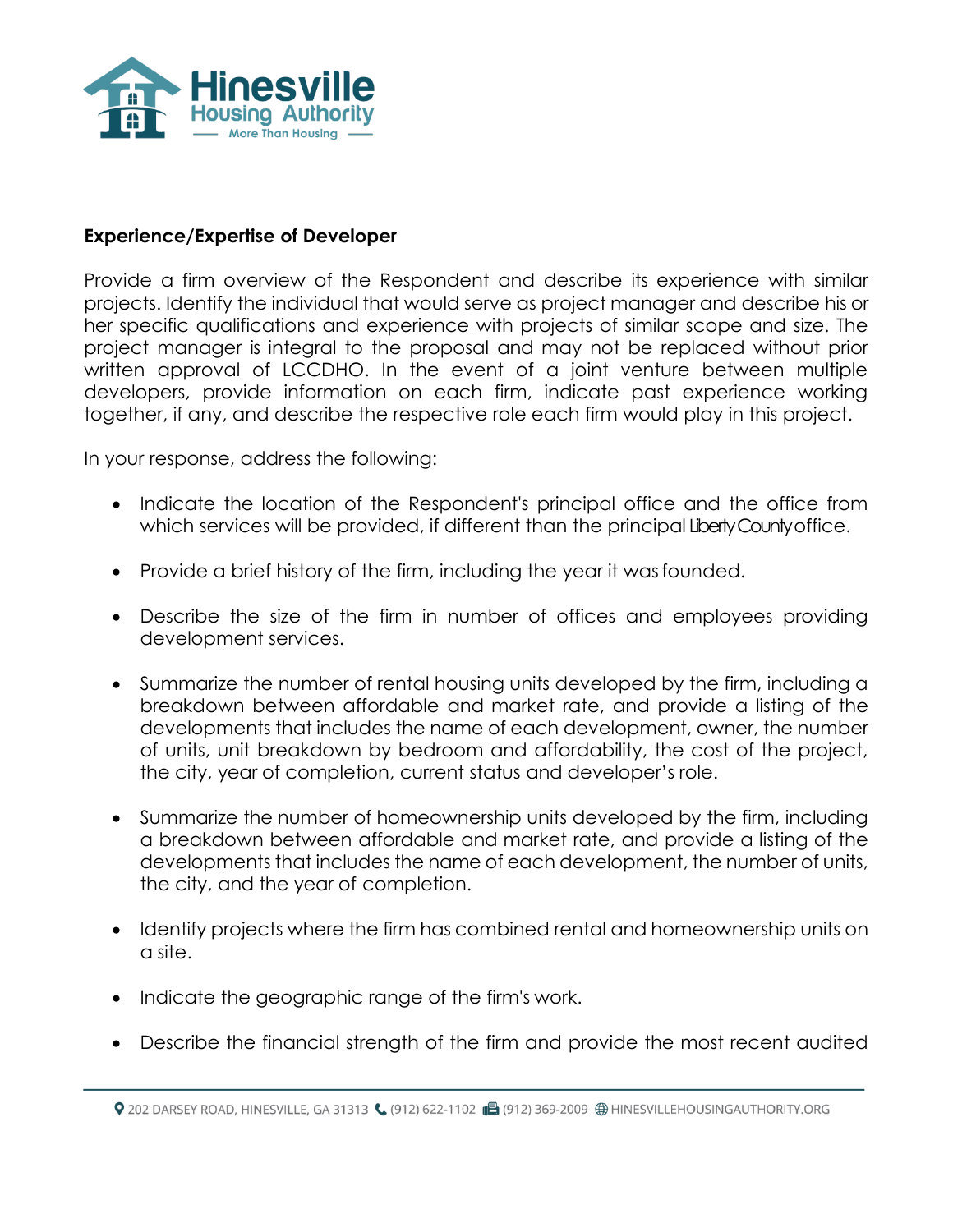

financial statements if willing to disclose them. Financial information will remain confidential.

- Describe the firm's experience applying for and integrating different subsidies such as low-income housing tax credits, tax-exempt bonds, HOME, CDBG, AHP, etc. Be sure to include experience related to all subsidies anticipated in your preliminary financing plan.
- Describe your firm and team members' experience with Low-Income Housing Tax Credits and particularly with Georgia's affordable housing programs.
- Identify any experience working for, or with, public housing authorities.
- Indicate the extent the firm has been engaged in LEED, Earthcraft, or other extraordinary energy efficiency and sustainability issues. Describe prior successes.
- Describe how general construction is typically handled in-house or contracted out. If contracted out, is work bid from a preselected list of general contractors or is a sole source used? If contracted from a sole source, please supply all pertinent information.
- Provide resumes for the project manager, general contractor, and any other key staff.
- Provide at least five applicable references from lenders, tax credit investors, clients, etc.
- Indicate whether the firm has ever been terminated from a contract or been involved in a development related lawsuit, and if so, describe the circumstances andoutcome.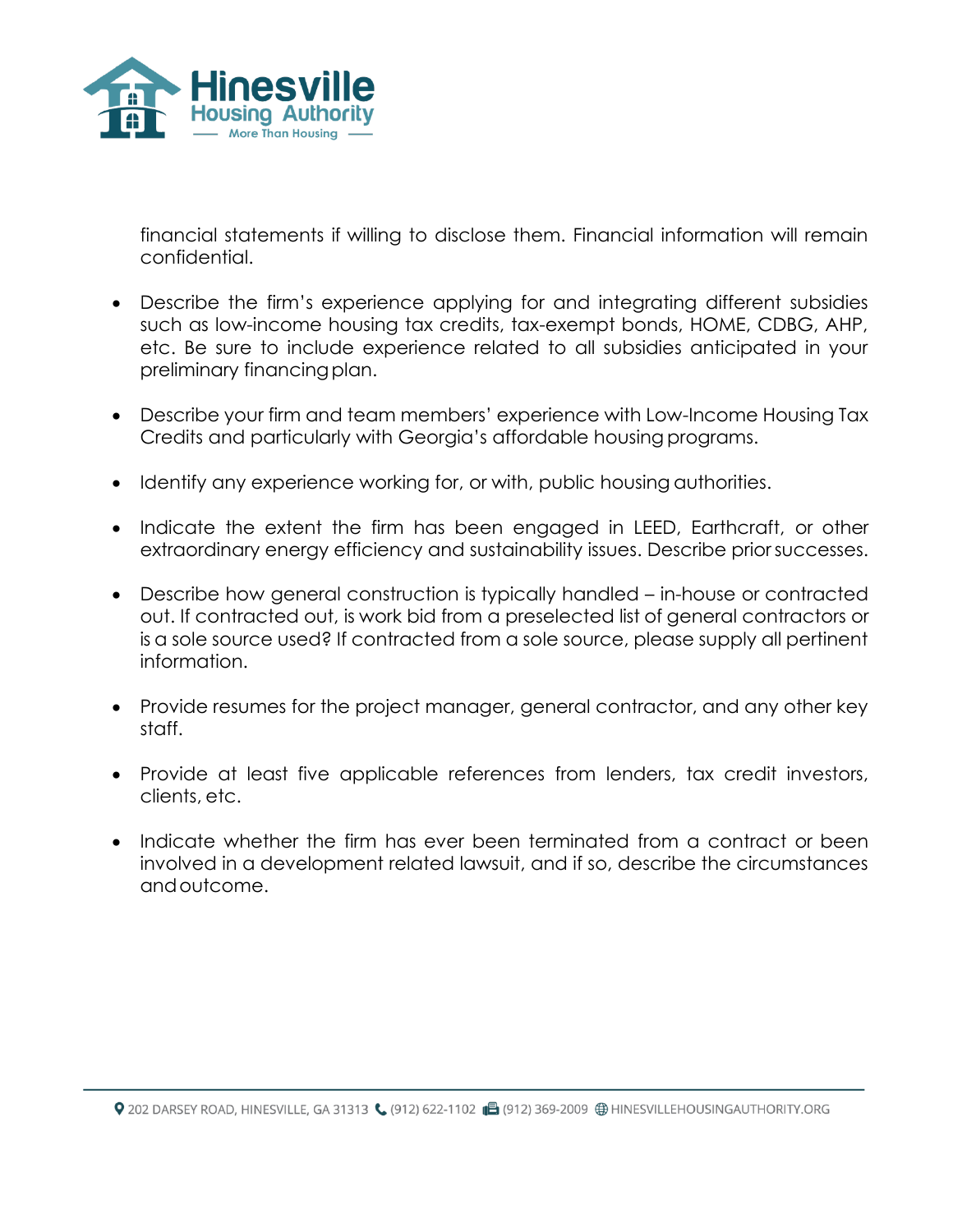

#### **Experience of Development Team Members – Architecture & Engineering**

For team members not directly employed by the Respondent (such as third-party architects, land planners, etc.) provide an overview of each firm and describe its experience on similar projects. The development team must be capable of handling the development, sale transactions and onsite oversight of rental developmental projects.

In your response, address the following:

- Describe the extent to which the developer has collaborated with each firm before;
- Provide a brief history of the firm, including the year it was founded;
- Indicate the individual who would be primarily responsible for each firm's work on the new development, describe his or her specific qualifications and experience with projects of similar scope and size, and provide at least three references;
- Describe similar projects for which each firm has provided comparable services in the past;
- Indicate the geographic range of the firm's work and highlight any experience in Georgia;
- Indicate the extent the firm has been engaged in LEED, Earthcraft, or other extraordinary energy efficiency and sustainability issues. Describe prior successes;
- Previous experience capacity to complete the project, including, including all necessary guaranties;
- Administrative capacity to complete the project;
- Identify any experience working for, or with, public housing authorities;
- Provide resumes for the key staff of land user planner, architect, engineer, etc.

Q 202 DARSEY ROAD, HINESVILLE, GA 31313 ((912) 622-1102 B (912) 369-2009 ⊕ HINESVILLEHOUSINGAUTHORITY.ORG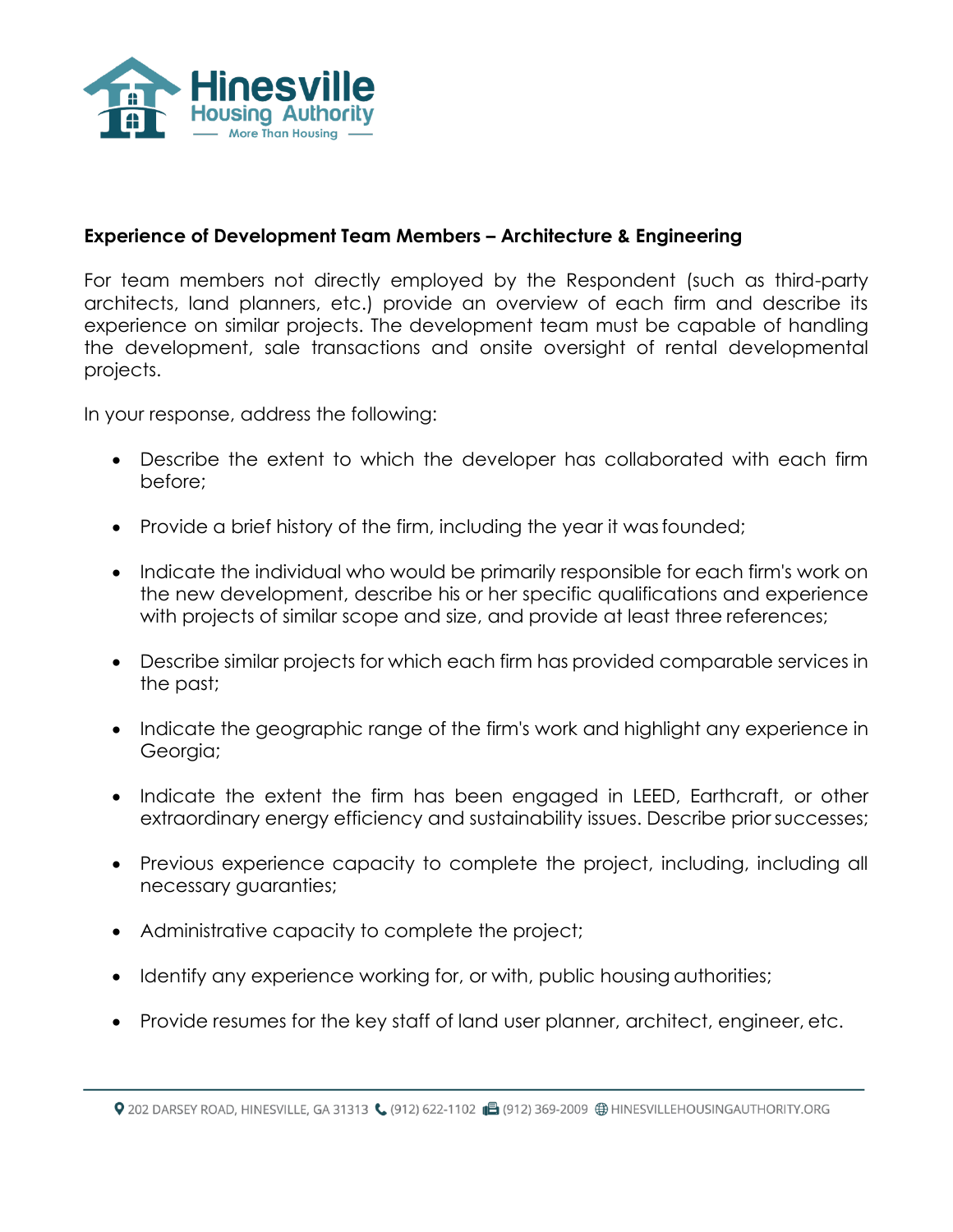

- Provide at least five applicable references for the firm.
- Indicate whether the firm has ever been terminated from a contract or been involved in a development-related lawsuit, and if so, describe the circumstances andoutcome.

### **Design Concepts**

Provide a brief narrative that describes the Respondent's preliminary development concept and plan for the Site that address issues related to land use planning, mixedincome and mixed-use. GHA understands that the preliminary strategy is very conceptual and subject to what a market survey will disclose. Feel free to include alternate scenarios in addition to a base strategy. Describe how you will complete the following in time to be included in the tax credit application due in May 2020.

As much as possible in your response, address the following:

- Describe the process used to ensure resident and community involvement in the design. Explain past efforts and successes.
- Describe the initial design concepts proposed for this property. Preliminary sketches and design concept drawings are helpful but not required. (Please note that these preliminary proposals may or may not be incorporated into the final design because of the community involvement process and fiscal realities.)
- Describe the number of housing units, the breakdown between rental and homeownership units (if any), and the unit types in terms of bedroom/bathroom count.
- Indicate the proposed building types, including type of construction and number of stories.
- Describe other proposed components of the development, including community space, parks, other residential amenities, management and maintenance facilities, andparking.
- Identify the energy efficiency and sustainability efforts anticipated for the development.

<sup>9 202</sup> DARSEY ROAD, HINESVILLE, GA 31313 ↓ (912) 622-1102 ■ (912) 369-2009 ● HINESVILLEHOUSINGAUTHORITY.ORG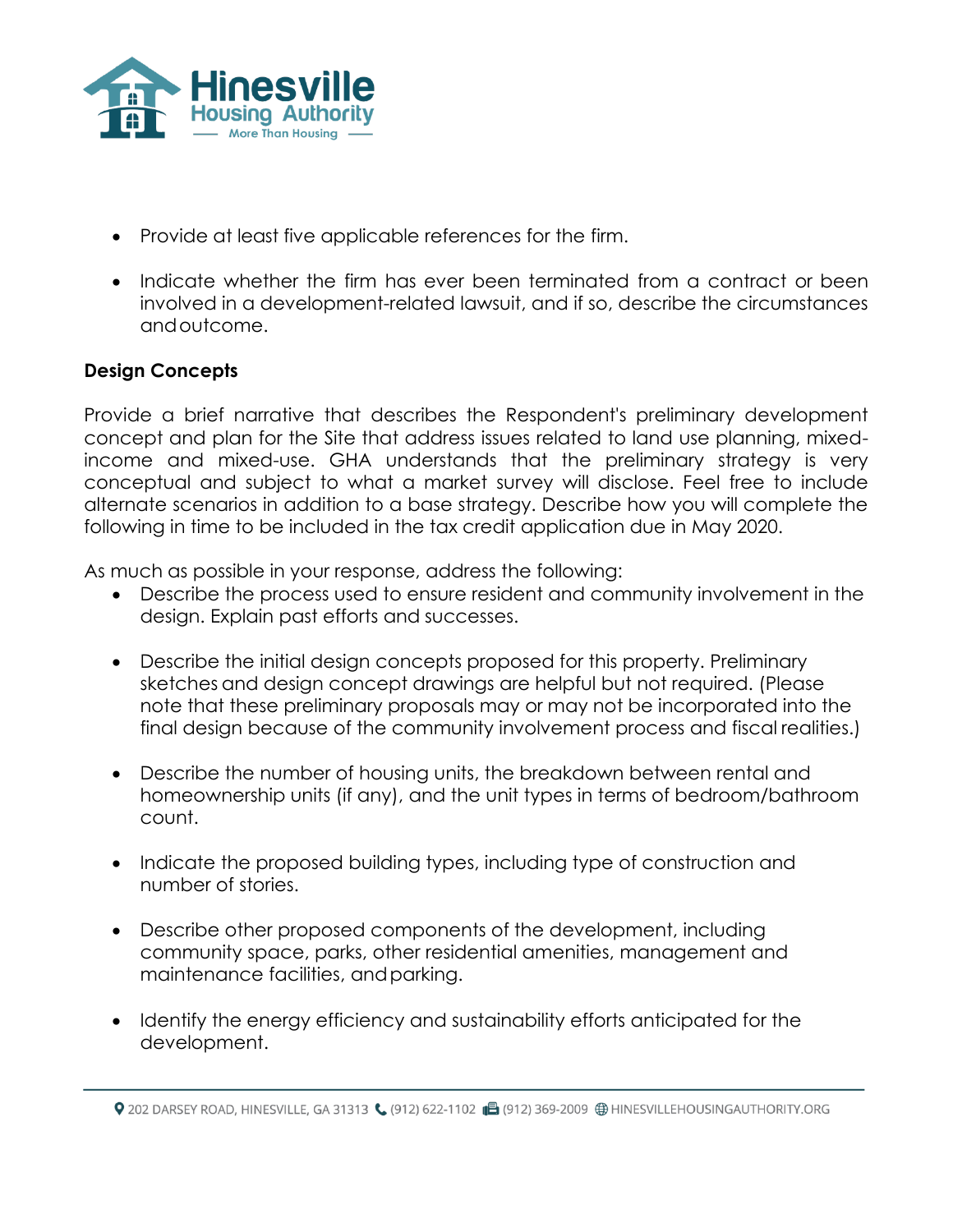

• In conjunction with the financing plan, describe the number and types of units that would be affordable and the targeted income levels. How many units will be public housing replacement units (this is obviously subject to financial viability)? Note that Georgia DCA's current Qualified Allocation Plan requires that Public Housing projects using tax credits must include some market rate units.

#### **Experience of Development Team Members – Financing and Legal**

For team members not directly employed by the Respondent (such as third-party attorneys and financial consultants) provide an overview of each firm and describe its experience on similar projects.

In your response, address the following:

- Describe the extent to which the developer has worked with each firm before.
- Provide a brief history of the firm, including the year it wasfounded.
- Indicate the individual who would be primarily responsible for each firm's work on the New Development, describe his or her specific qualifications and experience with projects of similar scope and size, and provide at least three references.
- Describe similar projects for which each firm has provided comparable services in the past.
- Indicate the geographic range of the firm's work and highlight any experience in Georgia.
- Describe the firm's experience applying for and integrating different subsidies such as low-income housing tax credits, tax-exempt bonds, HOME, CDBG, AHP, etc. Be sure to include experience related to all subsidies anticipated in your preliminary financing plan.
- Indicate whether the re-development would be phased and, if so, describe the phases.

<sup>9 202</sup> DARSEY ROAD, HINESVILLE, GA 31313 ↓ (912) 622-1102 ■ (912) 369-2009 ● HINESVILLEHOUSINGAUTHORITY.ORG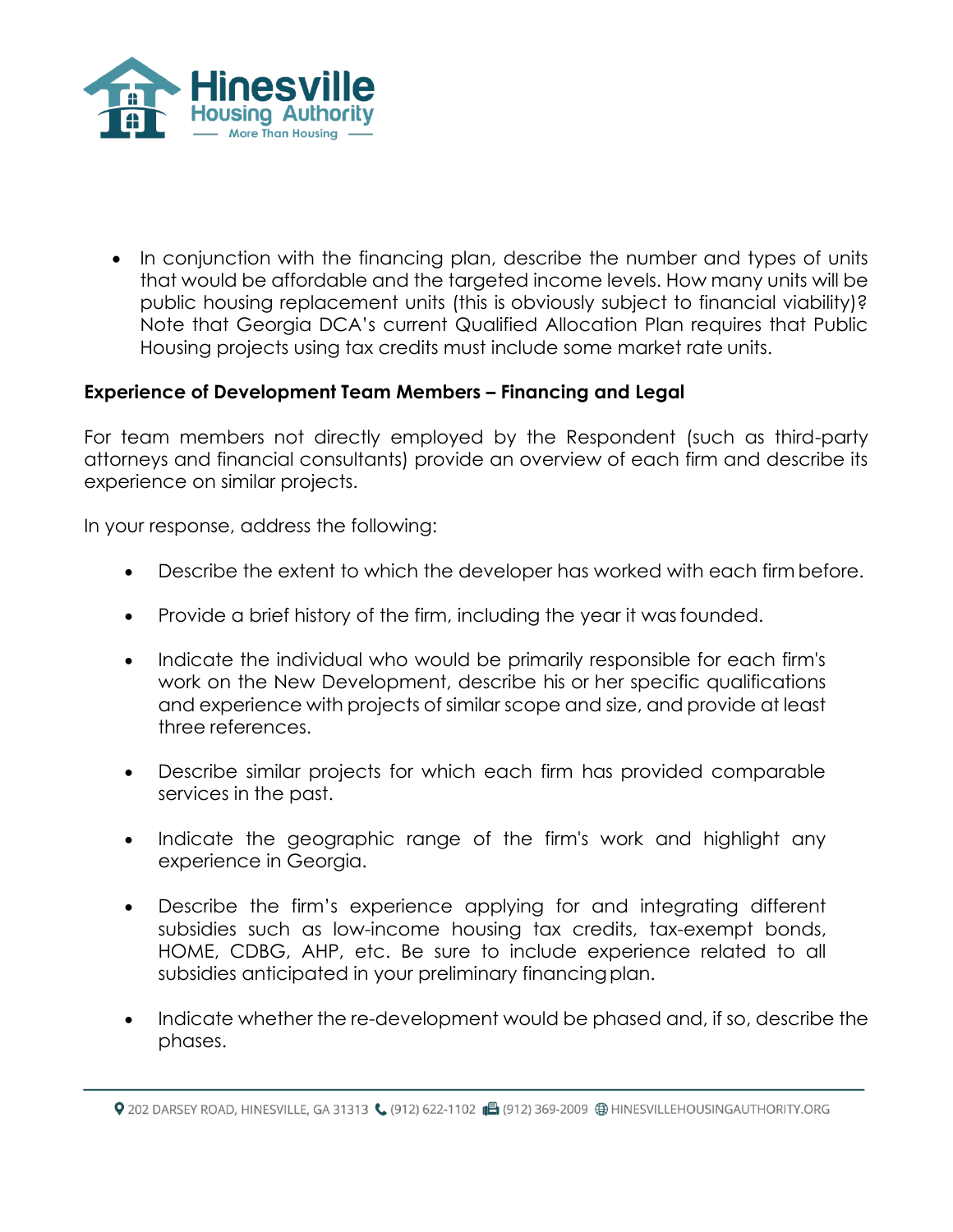

- Provide a rough schedule for the proposed development, including the timing of funding applications, site preparation, and start and end dates for construction.
- Prepare a preliminary development budget and sources and uses of funds. If multiple phases are anticipated, the budget and sources and uses should be broken into phases.
- The Respondent should propose methods to fill any financing gap(s).
- A draft/preliminary income and expense statement and 15-year cash flow should be provided for any rental units, specifying assumptions used for rent levels and operating costs.
- Describe how the Respondent will submit for next year's LIHTC application to Georgia DCA.
- Identify any experience working for, or with, public housing authorities.
- Provide resumes for the accountants, financial advisors, attorneys, and any other key staff.
- Provide at least five applicable references for each entity.
- Indicate whether the firm has ever been terminated from a contract or been involved in a development-related lawsuit and, if so, describe the circumstances andoutcome.

#### **Experience of Development Team Members – Property Management**

For team members not directly employed by the Respondent (such as third-party property management firms) provide an overview of each firm and describe its experience on similar projects.

<sup>9 202</sup> DARSEY ROAD, HINESVILLE, GA 31313 ↓ (912) 622-1102 ■ (912) 369-2009 ● HINESVILLEHOUSINGAUTHORITY.ORG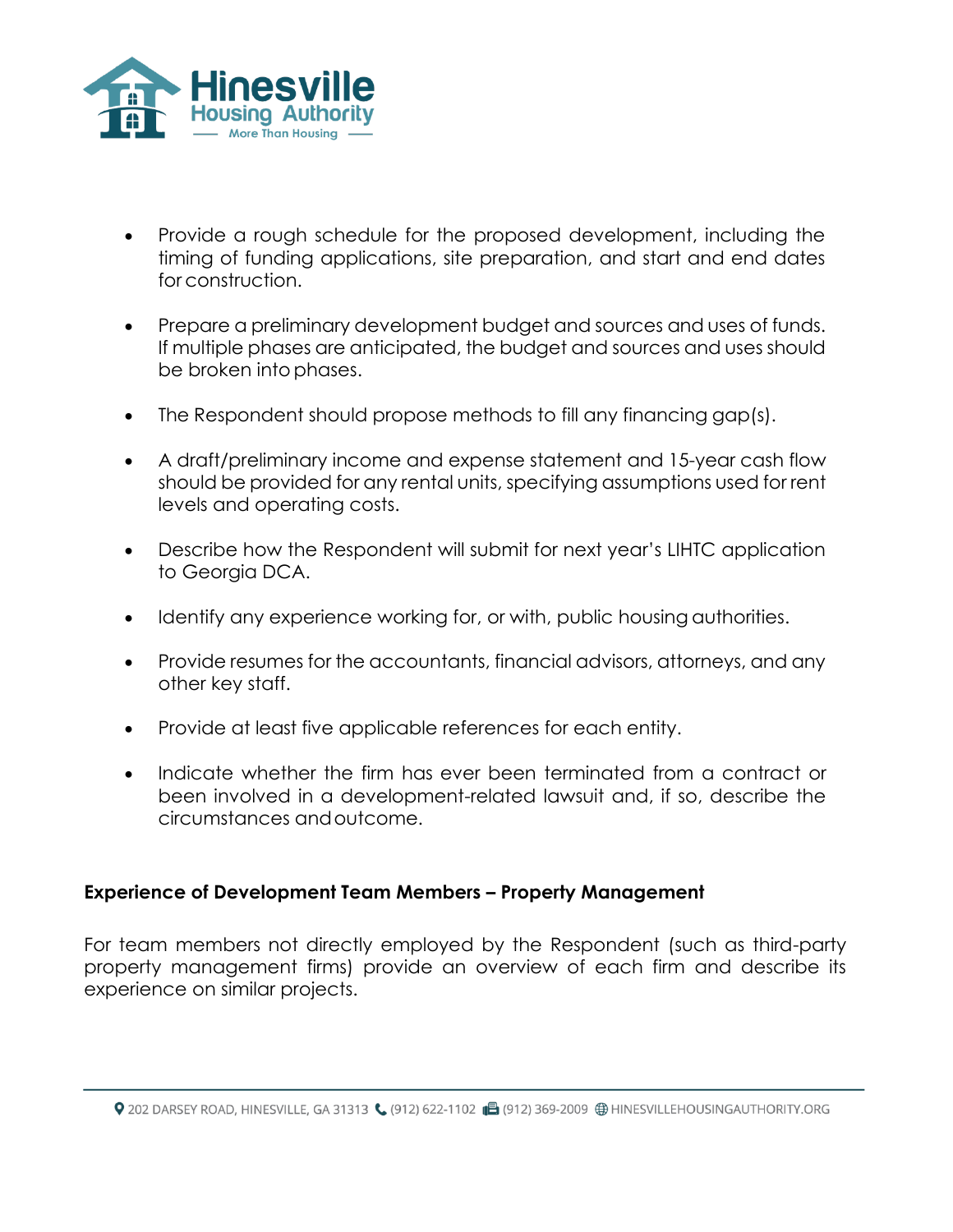

In your response, address the following:

- Describe the extent to which the developer has worked with the firm before.
- Provide a brief history of the firm, including the year it wasfounded.
- Indicate the individual who would be primarily responsible for each firm's work on the New Development, describe his or her specific qualifications and experience with projects of similar scope and size, and provide at least three references.
- Describe similar projects for which the firm has provided comparable services in the past.
- Indicate the geographic range of the firm's work and highlight any experience in Georgia.
- Summarize the number of units currently under management, indicate the breakdown between market rate units and tax credit or other belowmarket-rate units (including Section 8 or public housing), and provide a listing that includes development name, number of units, and city.
- Describe on-going property management fees.
- Identify any experience working for, or with, public housing authorities.
- Provide resumes for the project manager and any other key staff.
- Provide at least five applicable references for the firm.
- Indicate whether the firm has ever been terminated from a contract or been involved in a development-related lawsuit and, if so, describe the circumstances andoutcome.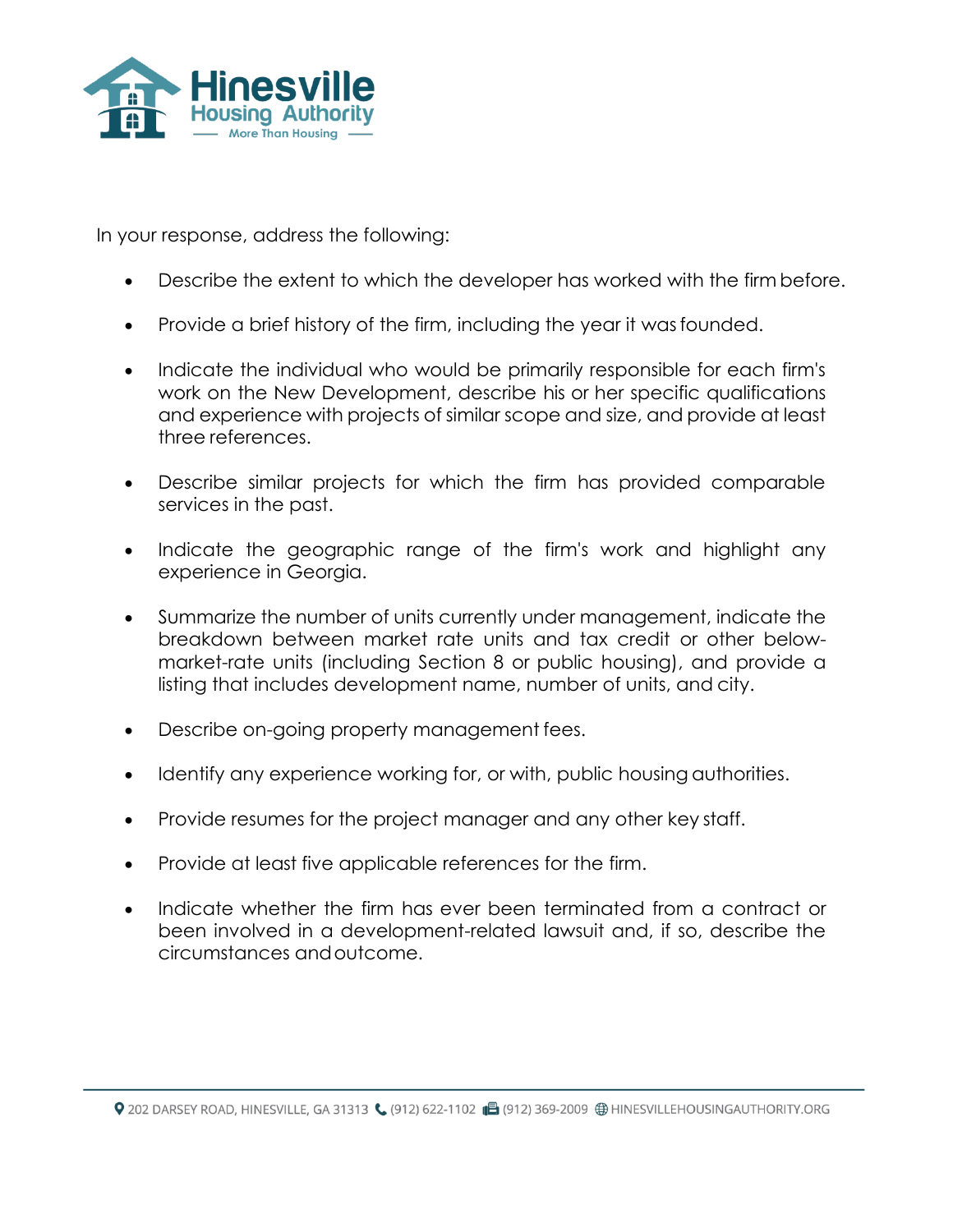

#### **Business Terms**

HHA intends to participate in development and operating decisions related to the project. HHA's objectives are to assure that the development meets their mission of providing quality low- income housing and to develop the experience and capacity to develop and manage LIHTC developments in the future. Therefore, Respondents must address each of the following issues in their submittal:

- The Respondent will describe how HHA may participate in the fee structure and cash flow and gain development and management experience and capacity to develop their entrepreneurial activities and asset-based property management activity.
- The Respondent will describe how HHA can acquire the property after expiration of the initial tax credit compliance period.
- The Respondent's expectations for fees, sales profits, or other compensation on rental unit development, homeownership unit development, rental property management, and any other services. Describe both the calculation basis of any fees (e.g., if there is a development fee expressed as a percentage, indicate to which specific things the percentage would be applied) and the expectations for timing ofpayments.
- Provide breakdown of fees and costs by developer fee, contactor's profit, and management fee.

Final fees will be negotiated subject to the best interests of the Housing Authority of the City of Hinesville.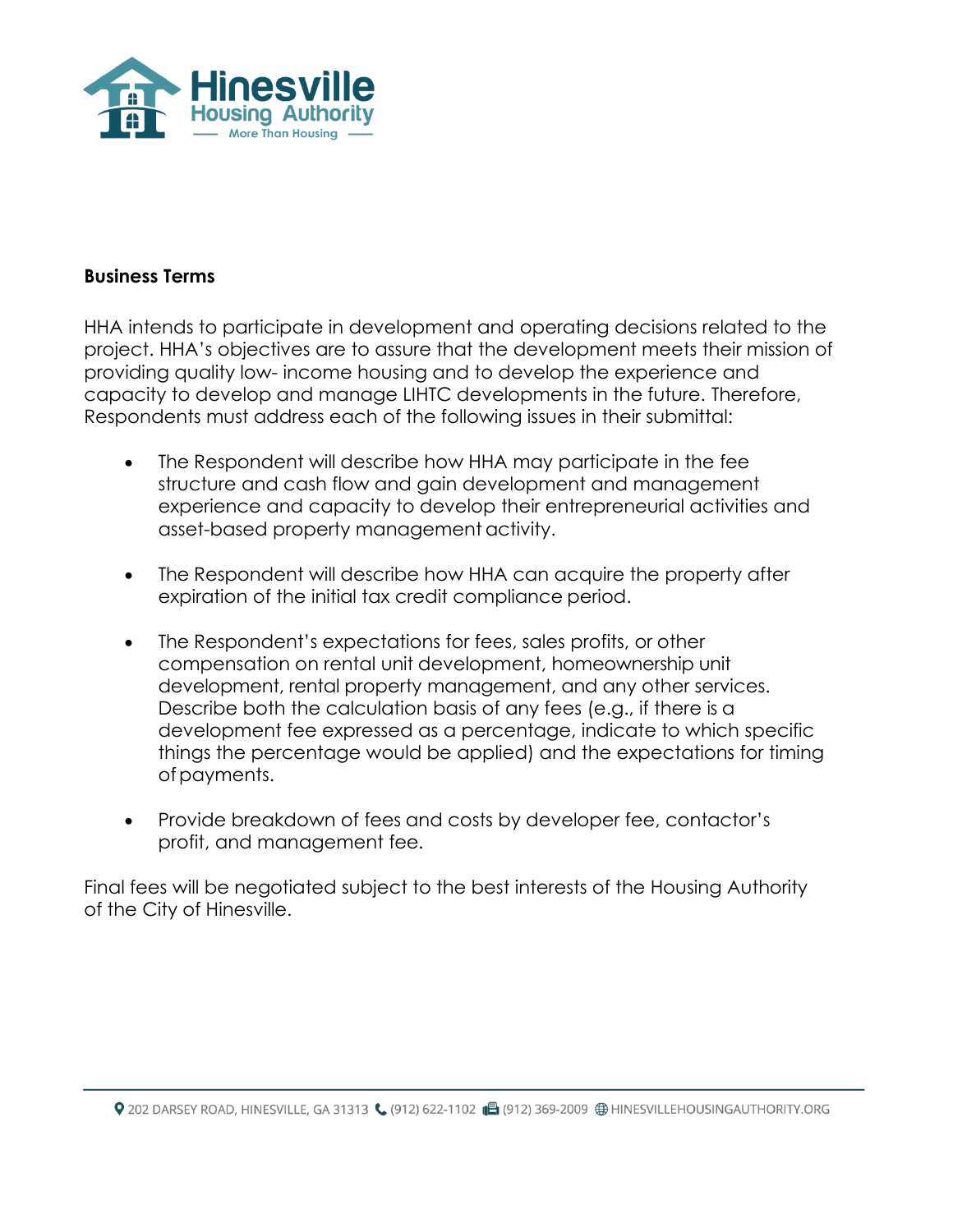

#### **Final Instructions for Submission**

Responders shall submit a cover letter, an original and four copies of its written proposal. The proposal shall indicate the responder's capability to proceed in a timely manner and its ability to provide the necessary services that will comply with all the requirements. The proposal shall clearly define how the responder achieves the intended performance under the six evaluation criteria.

#### **PROPOSAL REVIEW PROCESS**

The HHA will rate and rank all proposals received by the deadline set forth in this RFQ according to the evaluation criteria established herein. Responders may be asked to participate in a telephone or personal interview if they are among the top-rated respondents. Top respondents may be asked to give HHA personnel a tour of some of its properties. If the HHA cannot successfully negotiate a contract with the top-rated entity, the next ranked entity shall be selected.

The HHA reserves the right to seek a Best and Final Offer (BAFO) after evaluating all submissions.

HHA reserves the right to reject any and all submissions, to waive informalities and minor irregularities in submissions received, and to accept any submission deemed to be in its best interest.

HHA has absolute veto power in the case of disagreement regarding the project scope, ownership structure, design, unit mix, income levels served, etc.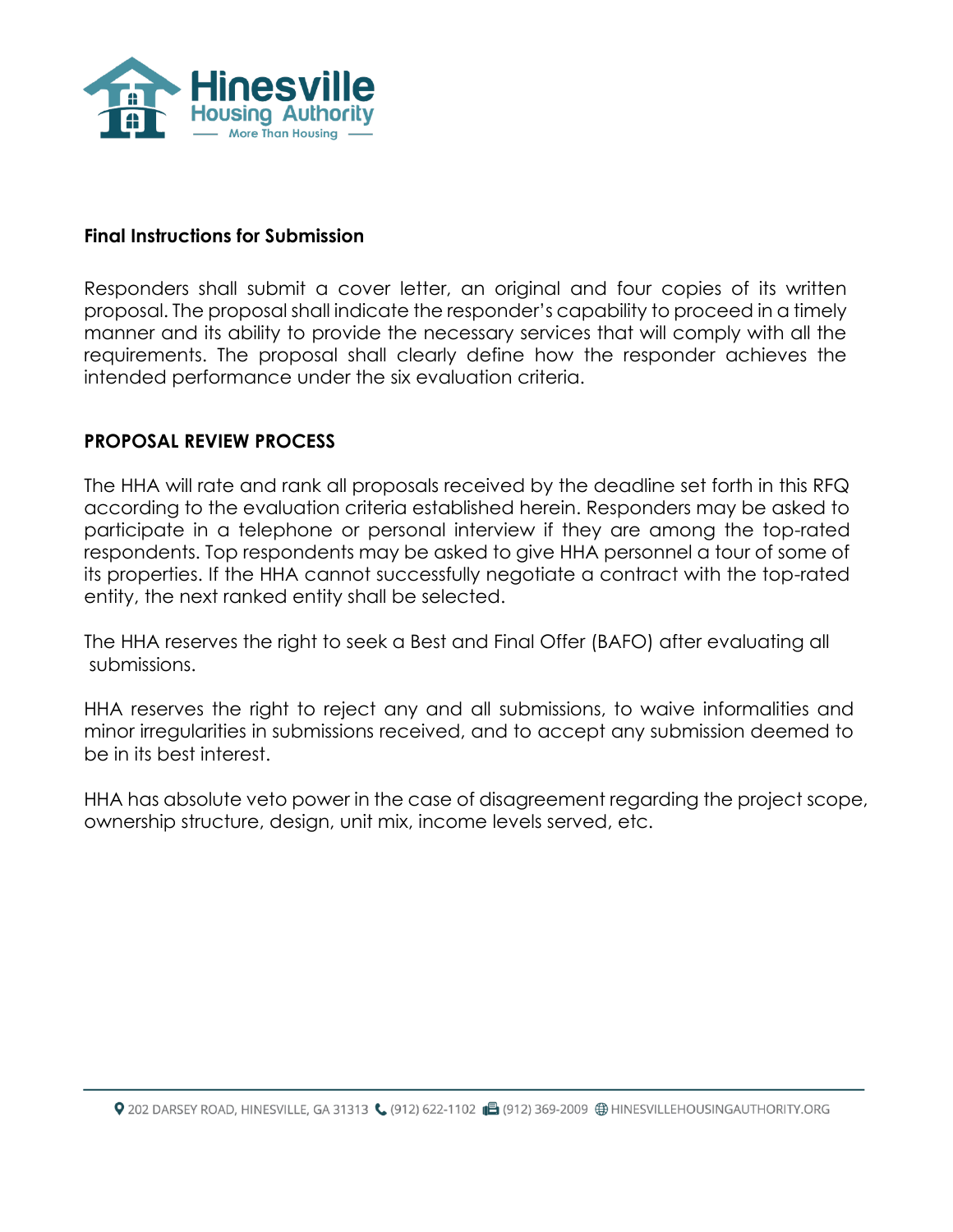

#### **EVALUATION CRITERIA**

In evaluating the submitted proposals, the **HHA** will consider the following criteria:

- 20 Points *Experience and Qualifications.* The experience, qualifications, and financial capability of the development team as partially evidenced by the timely and successful completion of similar projects involving income-restricted multi-family rental housing developments. Reference checks will affirm the developer's competence concerning the development and management of such projects.
- <sup>20</sup> Points *Financial Capacity.* The ability to obtain structure and implement layered public and private financing (including Low Income Housing Tax Credits). The financial capacity (as Development Partner and provider of guarantees) as evidenced by financial statements, the firm's most recent audit and bank references.
- <sup>20</sup> Points *Key Business Terms.* Degree to which the developer's proposed business terms provide the best value for HHA and represent a willingness of the developer to contribute towards the success and viability of the project**.**
- 15 Points *Technical of the Development Team.* The degree and nature of the Offeror(s) resources can dedicate to the satisfactory development of an affordable

9 202 DARSEY ROAD, HINESVILLE, GA 31313 ↓ (912) 622-1102 ■ (912) 369-2009 ● HINESVILLEHOUSINGAUTHORITY.ORG